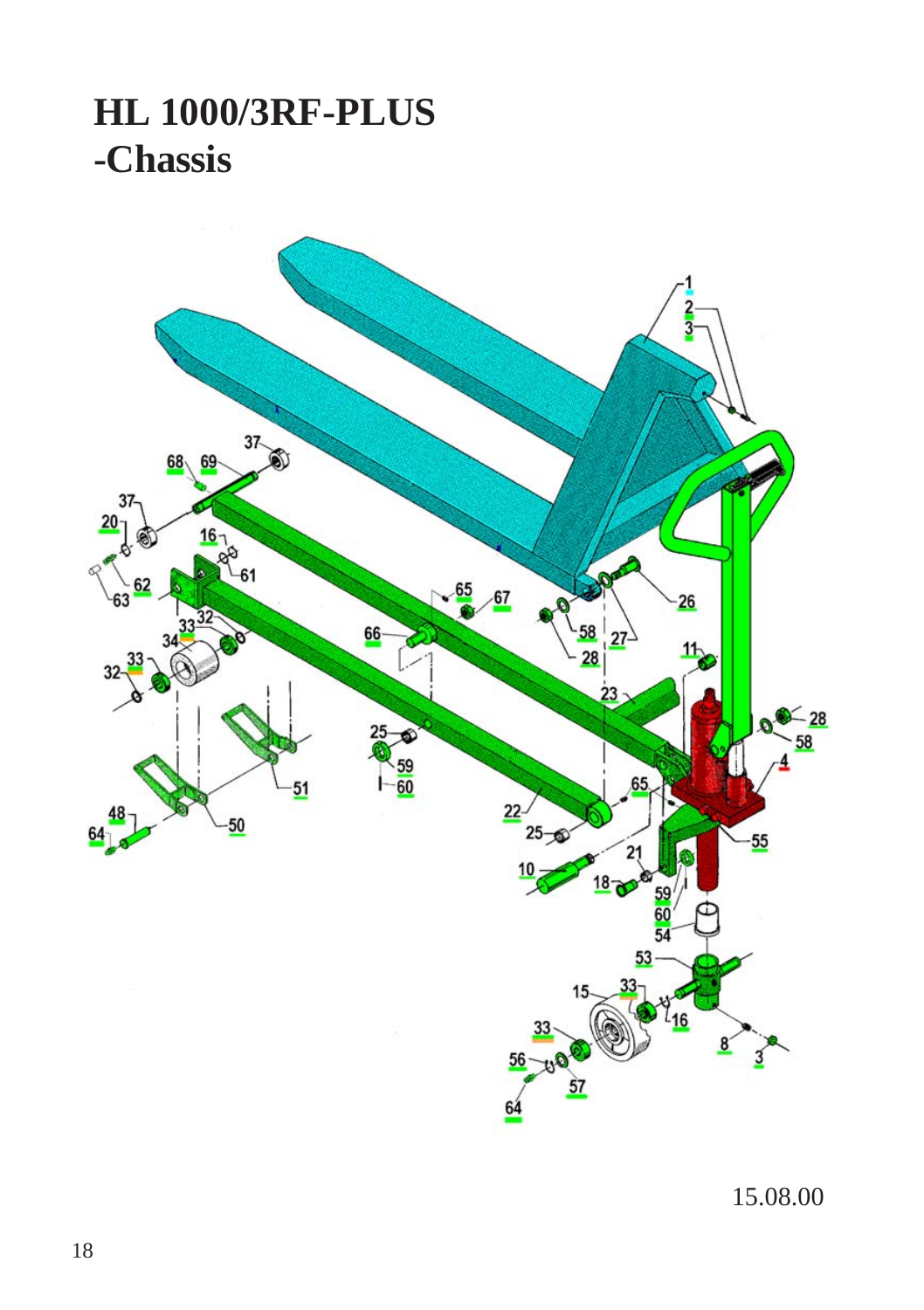| Spare parts list |                   |                                             | <b>HL 1000/3RF-plus</b><br>- Chassis          |                                   |                                                   | 02-06-2003     |                       |
|------------------|-------------------|---------------------------------------------|-----------------------------------------------|-----------------------------------|---------------------------------------------------|----------------|-----------------------|
| Pos.             | No.               | Benævnelse                                  | Description                                   | <b>Benennung</b>                  | Désignation                                       |                | Pcs. Mat. spec.       |
| 1                | 300813-1          | Chassis 540x1140                            | Chassis 540x1140                              | Chassis 540x1140                  | Chassis 540x1140                                  | 1              | AISI 316/304          |
| 2                | 917825            | Skrue                                       | Screw                                         | Schraube                          | Vis                                               | 1              | <b>AISI 304</b>       |
| 3                | 927080            | Møtrik                                      | Nut                                           | Mutter                            | Ecrou                                             | $\overline{c}$ | <b>AISI 304</b>       |
| $\overline{4}$   | 172010            | Pumpe m/håndtag kpl.                        | Pump w/handle cpl.                            | Pumpe m/Deichsel kpl.             | Pomp + manette cpl.                               | $\mathbf{1}$   | (Acc. spec.)          |
| 8                | 917816            | Pinolskrue                                  | Pointed screw                                 | Reitstock Schraube                | Ecrou                                             | 1              | <b>AISI 304</b>       |
| 10               | 400806            | Støtteben                                   | Supporting leg                                | Stütze                            | Béquille                                          | $\overline{c}$ | AISI 303              |
| 11               | 400815            | Afstandsrør                                 | Spacer pipe                                   | Abstandrohr                       | Tube entretoise                                   | $\overline{c}$ | <b>AISI 304</b>       |
| 15               | 401578<br>4007131 | Styrehjul, polyurethane<br>Styrehjul, nylon | Steering wheel, poly<br>Steering wheel, nylon | Lenkrad, poly<br>Lenkrad, nylon   | Roue directrice, poly<br>Roue directrice, nylon   | $\overline{c}$ | Polyurethane<br>Nylon |
| 16               | 933201            | Låsering                                    | Locking ring                                  | Schließring                       | Circlip                                           | $\overline{c}$ | <b>AISI 304</b>       |
| 18               | 400810            | Aksel                                       | Axle                                          | Achse                             | Axe                                               | $\overline{4}$ | <b>AISI 303</b>       |
| 20               | 933221            | Låsering                                    | Locking ring                                  | Schließring                       | Circlip                                           | $\overline{c}$ | AISI 304              |
| 21               | 401061            | Bøsning                                     | <b>Bushing</b>                                | Buchse                            | Douille                                           | $\overline{c}$ | Plastics              |
| 22               | 402650-1          | Enkelt ben 1140                             | Single leg 1140                               | Bein 1140                         | Béquille simple 1140                              | $\overline{c}$ | <b>AISI 304</b>       |
| 23               | 403815-1          | Dobbeltben 540x1140                         | Scissor leg 540x1140                          | Doppelbein 540x1140               | Béquille double 540x1140                          | $\mathbf{1}$   | <b>AISI 304</b>       |
| 25               | 402912            | Bøsning                                     | <b>Bushing</b>                                | <b>Buchse</b>                     | Douille                                           | $\overline{4}$ | <b>Bronze</b>         |
| 26               | 401960            | Excentrisk tap                              | Eccentric pin                                 | Exzentrischer Zapfen              | Goupille excentrique                              | $\overline{c}$ | <b>AISI 303</b>       |
| 27               | 401961            | Afstandsring                                | Spacer ring                                   | Abstandring                       | Anneau d'entretoise                               | $\overline{4}$ | <b>AISI 304</b>       |
| 28               | 400025            | Møtrik                                      | Nut                                           | Mutter                            | Ecrou                                             | $\overline{4}$ | <b>AISI 303</b>       |
| 32               | 400159            | Afstandsrør                                 | Spacer pipe                                   | Abstandrohr                       | Tube entretoise                                   | $\overline{4}$ | Plastics              |
| 33               | 947242            | Kugleleje                                   | <b>Ball bearing</b>                           | Kugellager                        | Roulement                                         | $\overline{c}$ | <b>AISI 304</b>       |
| 34               | 402504<br>4025021 | Gaffelhjul, poly<br>Gaffelhjul, nylon       | Fork wheel, poly<br>Fork wheel, nylon         | Gabelrad, poly<br>Gabelrad, nylon | Galet de fourche, poly<br>Galet de fourche, nylon | $\overline{c}$ | Polyurethane<br>Nylon |
| 37               | 400773            | Gaffelrulle                                 | Fork roller                                   | Gabelaufrolle                     | Rouleau de galet                                  | $\overline{4}$ | Plastics              |
| 48               | 402636            | Hjulaksel                                   | Wheel Axle                                    | Radachse                          | Axe de galet                                      | $\overline{c}$ | <b>AISI 303</b>       |
| 50               | 402640V           | Tryksko, venstre                            | Thrust pad, left                              | Druckschuh, Links                 | Sabot, gauche                                     | $\mathbf{1}$   | <b>AISI 304</b>       |
| 51               | 402640H           | Tryksko, højre                              | Thrust pad, right                             | Druckschuh, Rechts                | Sabot, droite                                     | $\mathbf{1}$   | <b>AISI 304</b>       |
| 53               | 401950            | Hjulholder kpl.                             | Wheel holder cpl.                             | Rädhalter kpl.                    | Support de roues, cpl.                            | 1              | <b>AISI 304</b>       |
| 54               | 401603            | Bøsning                                     | <b>Bushing</b>                                | <b>Buchse</b>                     | Douille                                           | 1              | Plastics              |
| 55               | 402655            | Travers                                     | Thrust plate                                  | Druckplatte                       | Plaque d'appui                                    | 1              | <b>AISI 304</b>       |
| 56               | 935151            | Låseskive                                   | Lockwasher                                    | Sicherungsscheibe                 | Rondelle de verrouillage                          | $\overline{c}$ | AISI 304              |
| 57               | 400972            | Skive                                       | Washer                                        | Scheibe                           | Rondelle                                          | $\overline{c}$ | AISI 304              |
| 58               | 928160            | Fjederskive                                 | Spring cap                                    | Druckscheibe                      | Rondelle élastique                                | $\overline{4}$ | <b>AISI 304</b>       |
| 59               | 402611            | Aksellås                                    | Shaft lock                                    | Achsenschloss                     | Asslot                                            | $\overline{4}$ | <b>AISI 303</b>       |
| 60               | 937440            | Rørstift                                    | Tubular pin                                   | Rohrstift                         | Goupille cylindrique                              | $\overline{4}$ | <b>AISI 304</b>       |
| 61               | 929200            | Bølgeskive                                  | Washer                                        | Scheibe                           | Rondelle                                          | $\overline{c}$ |                       |
| 62               | 958207            | Trykfjeder                                  | Spring                                        | Druckfeder                        | Ressort                                           | $\overline{c}$ | <b>AISI 304</b>       |
| 63               | 402489            | Støtteklods                                 | Support stud                                  | Stützteil                         | Cale de stabilisation                             | $\overline{c}$ | Plastics              |
| 64               | 990112            | Smørenippel                                 | Lubricator nipple                             | Schmiernippel                     | Bouchon graisseur                                 | $\overline{c}$ | <b>Stainless</b>      |
| 65               | 990112            | Smørenippel                                 | Lubricator nipple                             | Schmiernippel                     | Bouchon graisseur                                 | $\overline{c}$ | Stainless             |
| 66               | 403620            | Tværaksel                                   | Shaft                                         | Achse                             | Axe                                               | $\overline{c}$ | <b>Stainless</b>      |
| 67               | 403621            | Møtrik                                      | Nut                                           | Mutter                            | Ecrou                                             | $\overline{2}$ | <b>Stainless</b>      |
| 68               | 917816            | Pinolskrue                                  | Pointed screw                                 | Reitstockschraube                 | Vis pivot                                         | 2              | <b>Stainless</b>      |
| 69               | 403687            | Rulleaksel                                  | Shaft                                         | Achse                             | Axe                                               | $\overline{c}$ | <b>Stainless</b>      |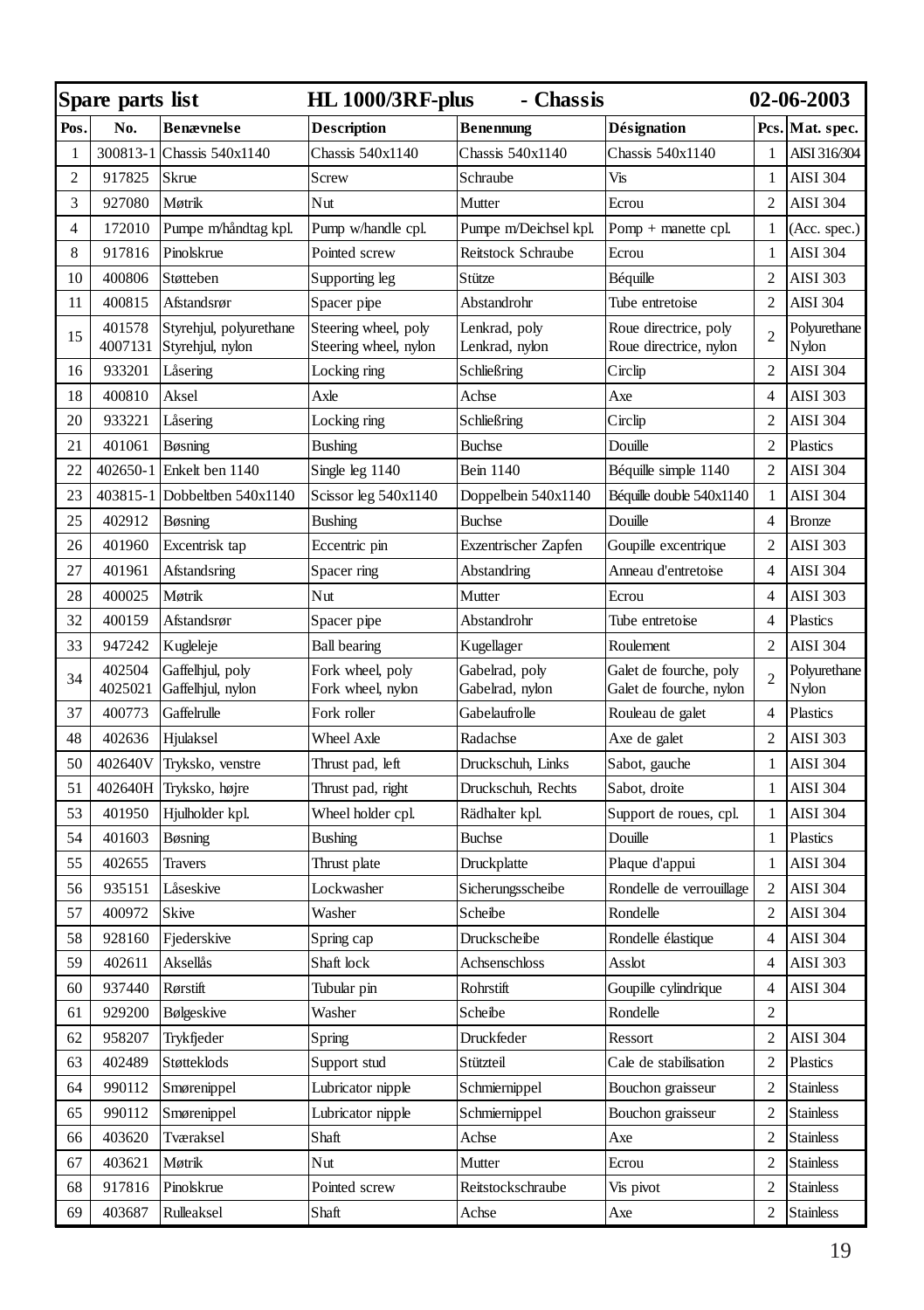## **HL 1000/3RF-PLUS 1/2 - The Hydraulic part**

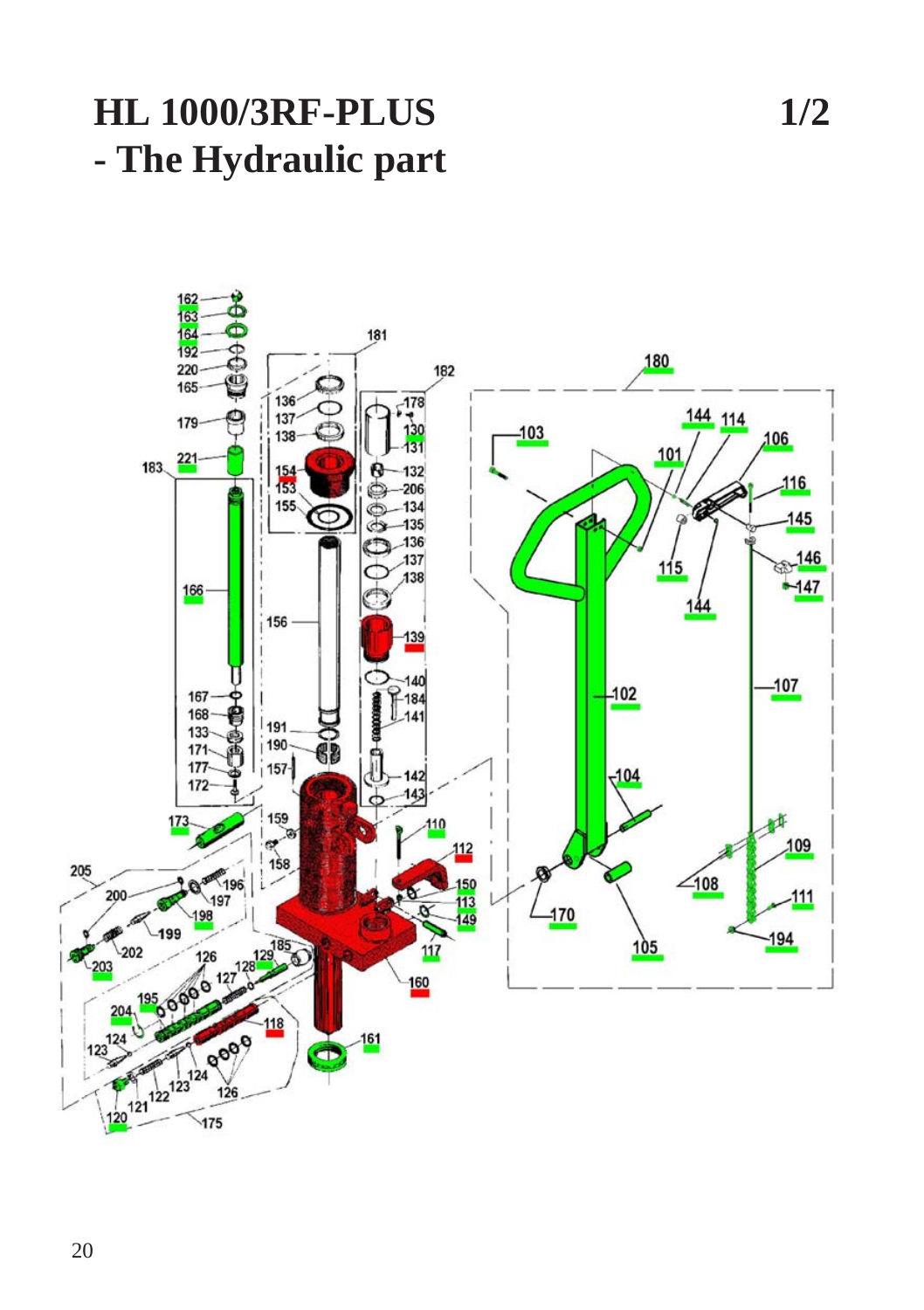|      | <b>Spare Parts List</b><br>HL 1000/3 - The hydraulic part<br>16.03.2001 |                   |                      |                      |                           |                |
|------|-------------------------------------------------------------------------|-------------------|----------------------|----------------------|---------------------------|----------------|
| Pos. | Part no.                                                                | <b>Benævnelse</b> | <b>Description</b>   | <b>Benennung</b>     | Désignation               | Pcs.           |
| 101  | 921060                                                                  | Sikringsmøtrik    | Lock nut             | Gegenmutter          | Ecrou de verrouilage      | 1              |
| 102  | 200039                                                                  | Håndtag           | Handle               | Deichsel             | Timon                     | $\mathbf{1}$   |
| 103  | 915635                                                                  | Stålbolt          | Screw                | Schraube             | Vis                       | $\mathbf{1}$   |
| 104  | 931270                                                                  | Rørstift          | Tubular pin          | Rohrstift            | Goupille cylindrique      | $\mathbf{1}$   |
| 105  | 400116                                                                  | Rulle             | Roller               | Rolle                | Rouleau                   | $\mathbf{1}$   |
| 106  | 400117                                                                  | Udløserhåndtag    | Release lever        | Auslösehandgriff     | Manette de décompression  | 1              |
| 107  | 400499                                                                  | Udløserstang      | Release rod          | Auslösestange        | Tige de décompression     | $\mathbf{1}$   |
| 108  | 951001                                                                  | Kædesamler        | Chain connector      | Kettensammler        | Chaînon d'assemblage      | 1              |
| 109  | 951002                                                                  | Kæde              | Chain                | Kette                | Chaîne                    | $\mathbf{1}$   |
| 110  | 919540                                                                  | Øjeskrue          | Eye bolt             | Augenschraube        | Vis à oeillet             | $\mathbf{1}$   |
| 111  | 912412                                                                  | Skrue             | Screw                | Schraube             | Vis                       | $\mathbf{1}$   |
| 112  | 400122+                                                                 | Udløserarm        | Release arm          | Auslösearm           | Levier de décompression   | $\mathbf{1}$   |
| 113  | 921050+                                                                 | Sikringsmøtrik    | Lock nut             | Gegenmutter          | Ecrou de verrouilage      | $\mathbf{1}$   |
| 114  | 921050                                                                  | Sikringsmøtrik    | Lock nut             | Gegenmutter          | Ecrou de verrouilage      | $\mathbf{1}$   |
| 115  | 400118                                                                  | Udløserpal        | Release pawl         | Auslöseklinke        | Cliquet de décompression  | $\mathbf{1}$   |
| 116  | 915522                                                                  | Sætskrue          | Screw                | Schraube             | Vis                       | $\mathbf{1}$   |
| 117  | 931136+                                                                 | Rørstift          | Tubular pin          | Rohrstift            | Goupille cylindrique      | $\mathbf{1}$   |
| 118  | 400660+                                                                 | Ventilindsats     | Valve insert         | Kassettenventil      | Corps de soupape          | $\mathbf{1}$   |
| 120  | 915112+                                                                 | Sætskrue          | Screw                | Schraube             | Vis                       | $\mathbf{1}$   |
| 121  | $905100+$ *                                                             | Tætningsring      | Gasket ring          | Dichtungsring        | Anneau d'étanchéité       | $\mathbf{1}$   |
| 122  | 958080+                                                                 | Trykfjeder        | Spring               | Feder                | Ressort                   | $\mathbf{1}$   |
| 123  | $400103+$                                                               | Udløserkegle      | Release cone         | Auslösekegel         | Cône de décompression     | 2              |
| 124  | 941005+                                                                 | Kugle             | Ball                 | Kugel                | Bille                     | $\overline{2}$ |
| 126  | $900110+$ *                                                             | $0$ -ring         | $0$ -ring            | $0$ -Ring            | Joint torique             | 9              |
| 127  | $958081+$                                                               | Trykfjeder        | Spring               | Feder                | Ressort                   | $\mathbf{1}$   |
| 128  | $900050+$ *                                                             | $0$ -ring         | $0$ -ring            | $0 -$ Ring           | Joint torique             | $\mathbf{1}$   |
| 129  | $400107+$                                                               | Udløsertap        | Release indicator    | Druckstift           | Pointeau de décompression | $\mathbf{1}$   |
| 130  | 916310+                                                                 | Kærvskrue         | Screw                | Schraube             | Vis                       | $\mathbf{1}$   |
| 131  | $400655+$                                                               | Pumpestempel      | Pump piston          | Pumpenkolben         | Piston de pompe           | 1              |
| 132  | $400676+$ *                                                             | Føringsring       | Guide ring           | Führungsring         | Bague de guidage          | $\mathbf{1}$   |
| 133  | $901202+$ *                                                             | Manchet           | Sleeve               | Manschette           | Manchette                 | $\mathbf{1}$   |
| 134  | 400667+                                                                 | Manchet skive     | Sleeve disk          | Manschette scheibe   | Manchette d'acier         | $\mathbf{1}$   |
| 135  | 934300+                                                                 | Låsering          | Locking ring         | Schließring          | Circlip                   | $\mathbf{1}$   |
| 136  | 908350+*                                                                | Skrabering        | Scraper ring         | Abstreifring         | Segment racleur           | $\mathbf{1}$   |
| 137  | $900350+$ *                                                             | $O$ -ring         | $0$ -ring            | $O-Ring$             | Joint torique             | $\mathbf{1}$   |
| 138  | $901351+$ *                                                             | U-manchet         | Sleeve               | Manschette           | Manchette                 | $\mathbf{1}$   |
| 139  | $400659+$                                                               | Pumpecylinder     | Pump cylinder        | Pumpenzylinder       | Cylindre de pompe         | $\mathbf{1}$   |
| 140  | $900410+$ 0-ring                                                        |                   | $0$ -ring            | $0$ -Ring            | Joint torique             | $\mathbf{1}$   |
| 141  | 958141+                                                                 | Trykfjeder        | Spring               | Feder                | Ressort                   | $\mathbf{1}$   |
| 142  | $400657+$                                                               | Højtrykstempel    | High pressure piston | Hochdruckkolben      | Piston haute pression     | $\mathbf{1}$   |
| 143  | $900190+$ *                                                             | $0$ -ring         | $0$ -ring            | $0$ -Ring            | Joint torique             | $\mathbf{1}$   |
| 149  | 933160+                                                                 | Låsering          | Locking ring         | Schließring          | Circlip                   | 2              |
| 153  | $900420+$ *                                                             | $0$ -ring         | 0-ring               | $0 - \mathbf{Ring}$  | Joint torique             | $\mathbf{1}$   |
| 154  | $400654+$                                                               | Topstykke         | Top section          | Zylinderkopf         | Culasse                   | $\mathbf{1}$   |
| 155  | $900690+$ * 0-ring                                                      |                   | $0$ -ring            | $0$ -Ring            | Joint torique             | 1              |
| 156  | $400653+$                                                               | Løftecylinder     | Lifting cylinder     | Hubkolben            | Piston élevateur          | 1              |
| 157  | 931440*                                                                 | Rørstift          | Tubular pin          | Rohrstift            | Goupille cylindrique      | $\mathbf{1}$   |
| 158  | 400658+                                                                 | Ventilskrue       | Valve screw          | Verschluß            | Vis de soupape            | 1              |
| 159  | $905101+$ *                                                             | Proppakning       | Plug gasket          | Stopfen              | Joint de bouchon          | $\mathbf{1}$   |
| 160  | 170044+                                                                 | Pumpehus kpl.     | Pump housing cpl.    | Pumpengehäuse kompl. | Corps de pompe            | 1              |
| 161  | 945045                                                                  | Trykleje          | Thrust bearing       | Drucklager           | Palier de butée           | $\mathbf{1}$   |
| 162  | 941020+                                                                 | Kugle             | Ball                 | Kugel                | Bille                     | 1              |
| 163  | 933252+                                                                 | Låsering          | Locking ring         | Schließring          | Circlip                   | $\mathbf{1}$   |
|      |                                                                         |                   |                      |                      |                           |                |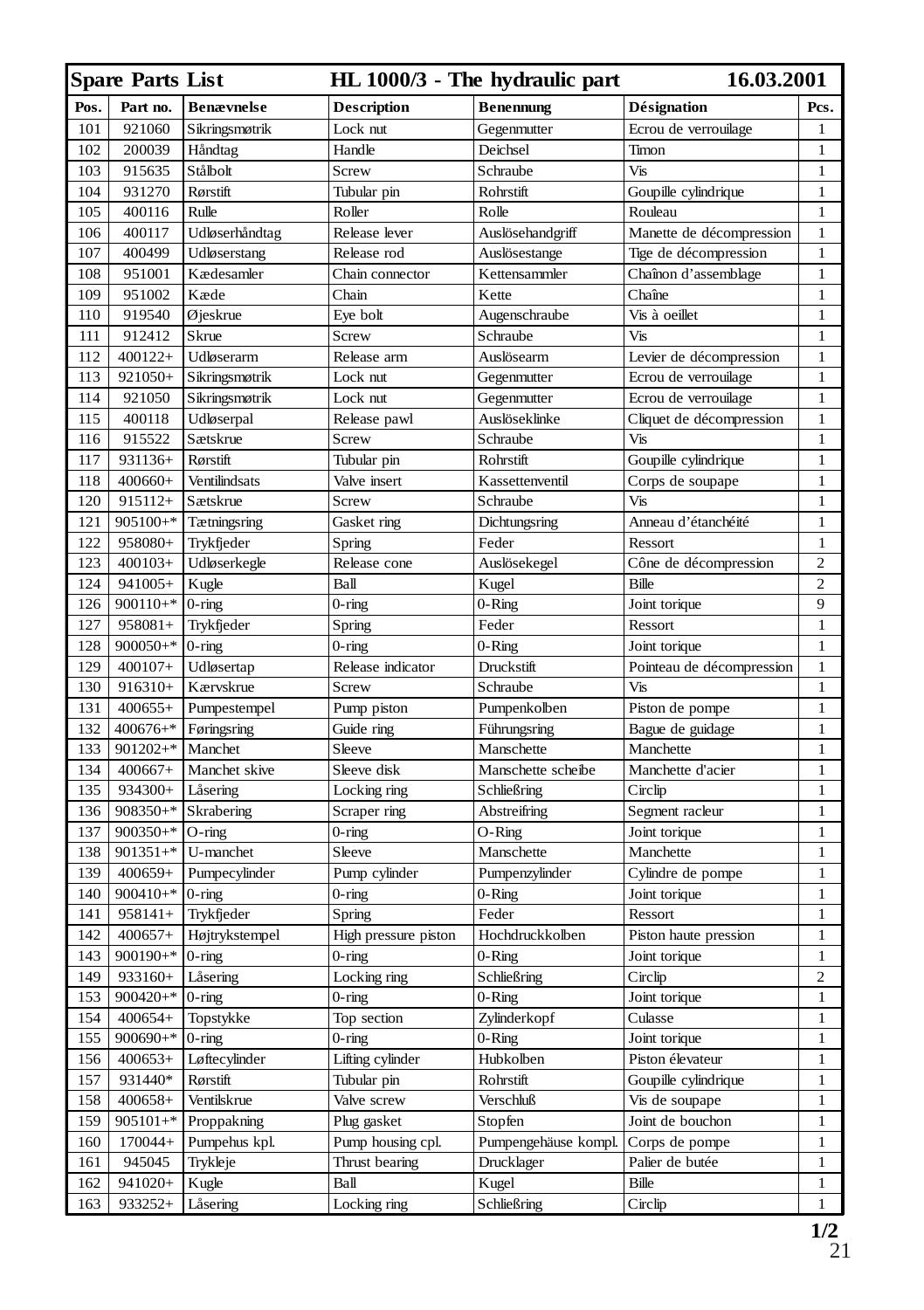## **HL 1000/3RF-PLUS 2/2 - The Hydraulic part**